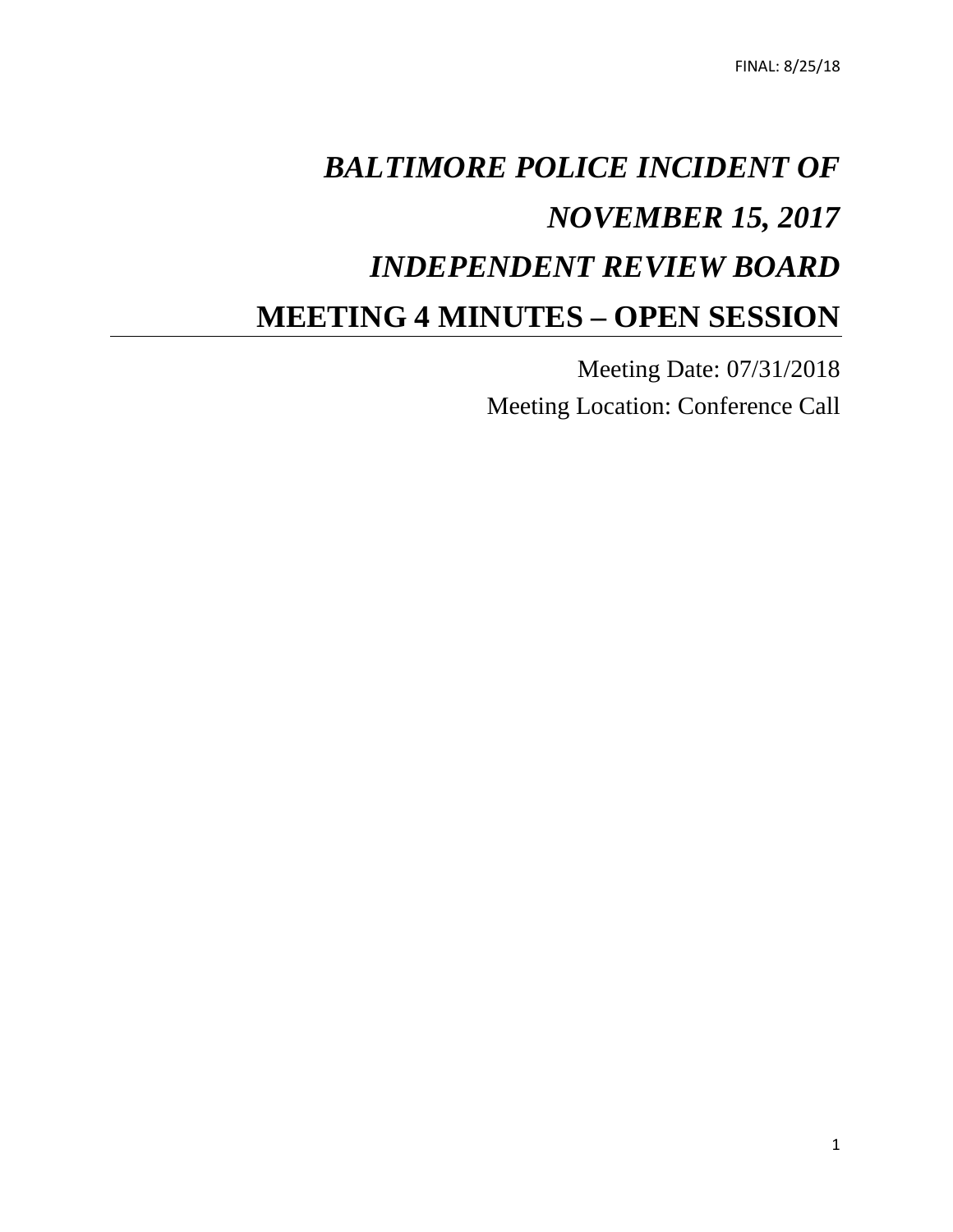| <b>Name</b>                      | <b>Title</b>                            | Organization                               | <b>Present</b> |
|----------------------------------|-----------------------------------------|--------------------------------------------|----------------|
| James CHIPS Stewart*             | Director, Public Safety                 | <b>CNA</b>                                 | $Y***$         |
| James Chip Coldren*              | <b>Managing Director</b>                | <b>CNA</b>                                 | $Y***$         |
| Rick Fuentes*                    | Superintendent (ret.)                   | New Jersey State Police                    | $Y***$         |
| Pete Modafferi <sup>*</sup>      | Chief (ret.)                            | Rockland County District Attorney's Office | $Y***$         |
| Charles Scheeler*                | Senior Counsel                          | DLA Piper                                  | $Y***$         |
| Marvin Sydnor*                   | Detective (ret.)                        | <b>Baltimore City Police Department</b>    | $Y***$         |
| Gary Childs*                     | <b>Private Detective</b>                | Dunlaw Investigations and Consulting       | $Y***$         |
| Tammy Felix**                    | Research Scientist                      | <b>CNA</b>                                 | $Y***$         |
| Samantha Rhinerson <sup>**</sup> | Research Specialist                     | <b>CNA</b>                                 | $Y***$         |
| Veronica Hoban**                 | <b>Executive Assistant</b>              | <b>CNA</b>                                 | $Y***$         |
| Terri Dunn**                     | <b>Assistant to Charlie</b><br>Scheeler | <b>DLA</b> Piper                           | $Y***$         |

#### *Attendance*

\* Independent Review Board

\*\* Staff

\*\*\* Participated telephonically

#### *Meeting Location:*

Conference Call

#### **Meeting Start:** 9:00 a.m.

### **9:00am: Overview of Progress from Previous Meeting (IN OPEN SESSION)**

*Mr. James "CHIPS" Stewart opened the fourth session of the Baltimore IRB Meeting. CHIPS then called roll to identify which members were in attendance. Several members of the media and press were present on the line. CHIPS confirmed that we have a quorum present. This meeting is following the Maryland Open Records Act. This Board was convened to review the response to the tragic shooting death of Detective Sean Suiter. The Baltimore Police Department has fully cooperated with the review. The Board has interviewed over 30 individuals, some multiple times. Sergeant James Lloyd was very professional and cooperative during this review. The Board interviewed current and former mid- and upper-level command staff who had first-hand knowledge of the tactical operations used during this investigation. The Board has made multiple trips to Bennett Place and interviewed several individuals from the U.S. Attorney's Office and the Federal Bureau of Investigation. The Board has spent over 550 hours on this complex review.* 

*Today's meeting is focused on finalizing the evidence, findings, and recommendations for this review. CHIPS thanked the Board for conducting this review and helping BPD and the City of Baltimore find closure. CHIPS then opened the meeting up to the press and media for questions.* 

MEDIA: When do you anticipate releasing your final report? CHIPS noted that the report would first be sent to BPD for review. BPD will have a minimum of 10 days to review the report and to provide comment for the Board's reasonable consideration. CHIPS also noted that the report should be ready for release in 3-4 weeks.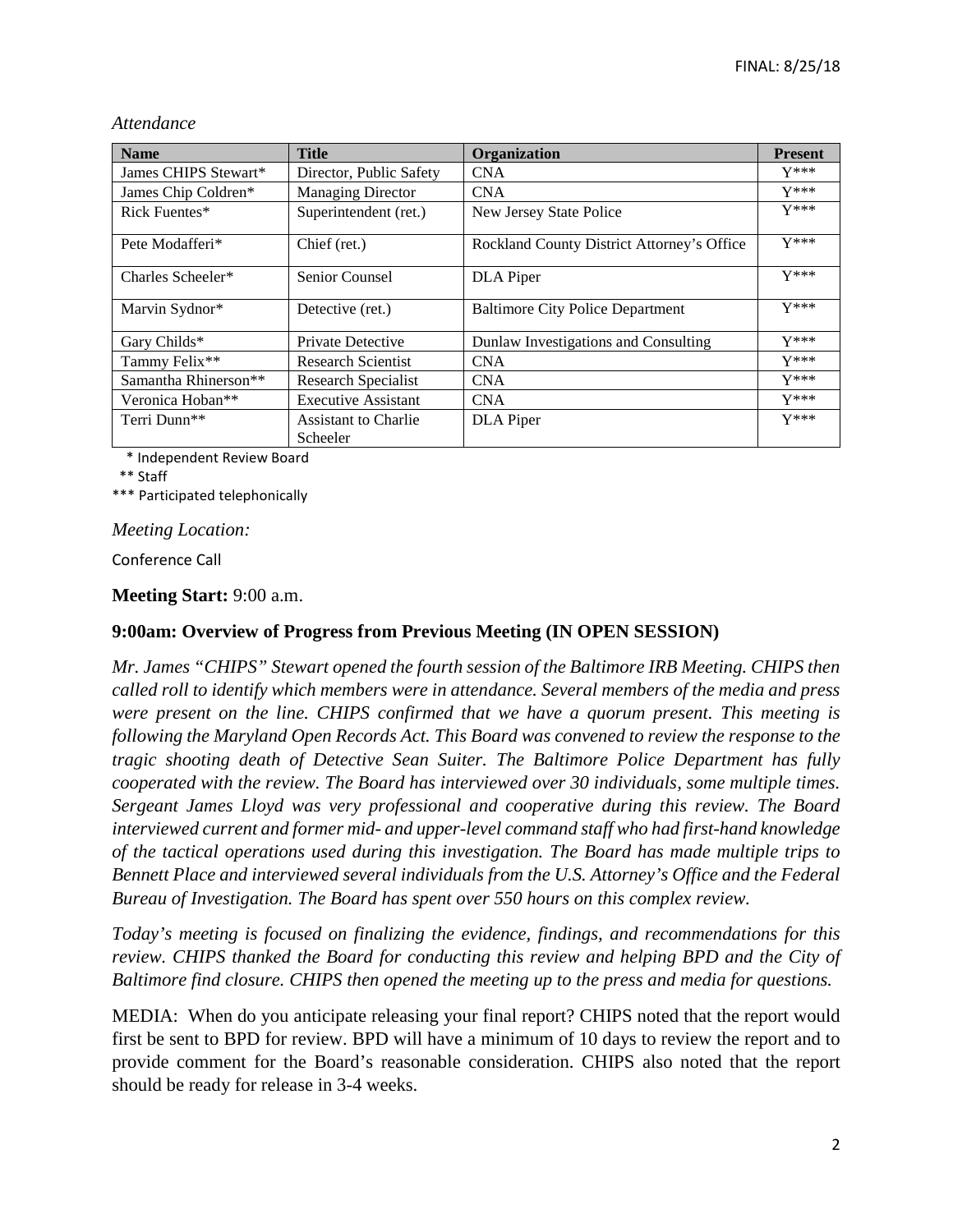MEDIA: Initially, you believed that you would be ready to release the report by the end of July. Have there been delays? CHIPS noted that additional interviews have been conducted and external meetings which have caused this delay. There has been no resistance to cause the delay.

MEDIA: Have you interviewed the previous Commissioner? CHIPS responded that we have.

MEDIA: Have you discovered anything that was a surprise? CHIPS noted that all members came to this investigation in an objective manner. We have made progress towards clarity.

MEDIA: Has the Board been able to conclude how Detective Suiter died? CHIPS noted that will be discussed today. We have reviewed the evidence and have determined findings.

MEDIA: So there will be a conclusion as to how he died? CHIPS noted that we cannot make an official decision as to how he died because we are not a governing entity, but our information will be available to those that can.

MEDIA: What exactly is the conclusion that you will make? CHIPS noted that the Board has reviewed the use of ICS, the homicide investigation process, training, lessons learned, and the community's response to the investigation. We have identified a witness that re-confirmed what was provided to the police department previously. We have also reviewed the four theories provided by Commissioner DeSousa. The Board will note which theory is most probable in the eyes of its members.

MEDIA: To what extent do you think that evidence will be released? How much of your work will be shown? CHIPS noted that we are required to submit the report to the Office of the Police Commissioner, who has stated that the BPD will be transparent and intend to release the report to the public. The report is very comprehensive and will answer many facets of your question.

MEDIA: The IRB will take a vote on the opinion of the members of the Board on what the manner of the death of Detective Sean Suiter, correct? CHIPS noted that it is one of many items evaluated by the Board. Charlie stated we are unable to answer many of these questions in detail, but they will be answered in the report.

### **9:20am: Open Meeting Legislative Session Requirements (IN OPEN SESSION)**

*Mr. Stewart called for a motion to transition the meeting to a closed session under the authority of the Maryland Open Meetings Act under General Provisions Article § 3-305(b)(2). This is a personnel matter and also involves the privacy of the family of Detective Sean Suiter. The Board is also reviewing an open criminal investigation. The IRB will review the Draft Report, Preliminary Findings, and Recommendations. Marvin Sydnor moved to close the meeting, and Gary Childs seconded the motion. The motion passed unanimously and the meeting moved into closed section.*

**Members in favor:** All **Members Opposed:** None.

**9:25am: Discussion of Draft Report, Preliminary Findings, and Recommendations (IN EXECUTIVE SESSION)**

**12:20pm: Next Steps (IN EXECUTIVE SESSION)**